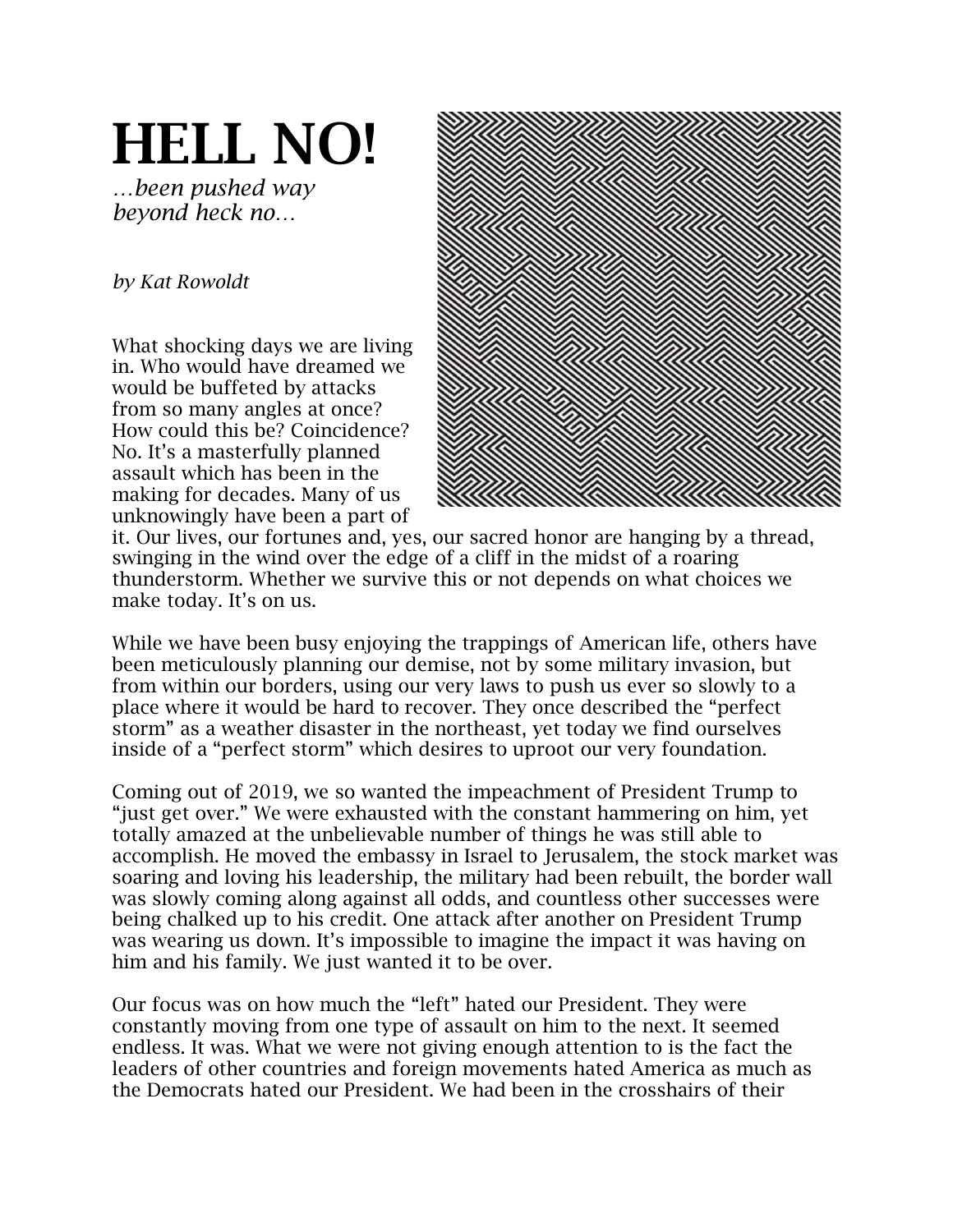desires for decades simply because their citizens wanted to desperately come to America and escape the tyranny they were living with under their leadership. We truly were the great shining city on a hill which the rest of the world desired for themselves. But we didn't know any better and took it all for granted.

When the impeachment failed and we were all trying to catch our breath and enjoy a good long sigh of relief, the next pending foe was entering stage right and this time it unleashed all of its ungodliness, hate, and venom on the citizens. This would strike our President even harder, because it was an assault not only on the country he loved, but what he must have felt like were his new extended family, the American citizens, who he had been fighting to make things better for from day one.

You can almost hear the director pointing to the clapper board to signal the next scene as a whole new stage of characters were about to emerge. People like Comey, Schiff, Pelosi, Nadler, and Mueller were able to give up their space on headline news to a whole new set of names. Entering quickly to play their roles were Dr. Fauci and Dr. Birx, with an array of support staff, governors, and other health officials to announce the next thing we were to be fearful of: Coronavirus, a.k.a. Covid-19.

Somehow, before we even realized what was happening, a pandemic was about to strike our country and we needed to shelter at home, work from home, and only those "essential" workers should be out and about. It must be true it's happening globally, and we must do our part. The stock market dropped like a rock, grocery stores had a run on them, toilet paper became a luxury item, businesses were shuttered, schools were closed, and life as we knew it was suddenly a memory.

Our medical system was ripped apart. Doctors and nurses who specialized in what overnight became termed as "elective" surgeries were being laid off or moved to assist with the pending onslaught of dying people who were going to contract this new disease. Other doctors and nurses were being relocated to help in a few of the "hotspots." [Now in full disclosure, I have friends who have contracted covid-19, along with a nephew and his wife. I fall into the high-risk category with four or five health issues they report are most at risk.]

There is no question that this is a real disease. People who are more at risk struggle severely with it. Yet, there are major questions about real numbers of people who have contracted it and who actually died "from" it and not "with" it. When everyone who has any respiratory or lung issue is being listed as Covid, we have to question why. Was the reality of how this truly wasn't a pandemic requiring the CDC to pad the numbers so the truth wouldn't be so startling? In due time that question will be answered.

Remember the perfect storm I mentioned? How clever to plan a pandemic which would cause major change as quickly as it did. Who would have ever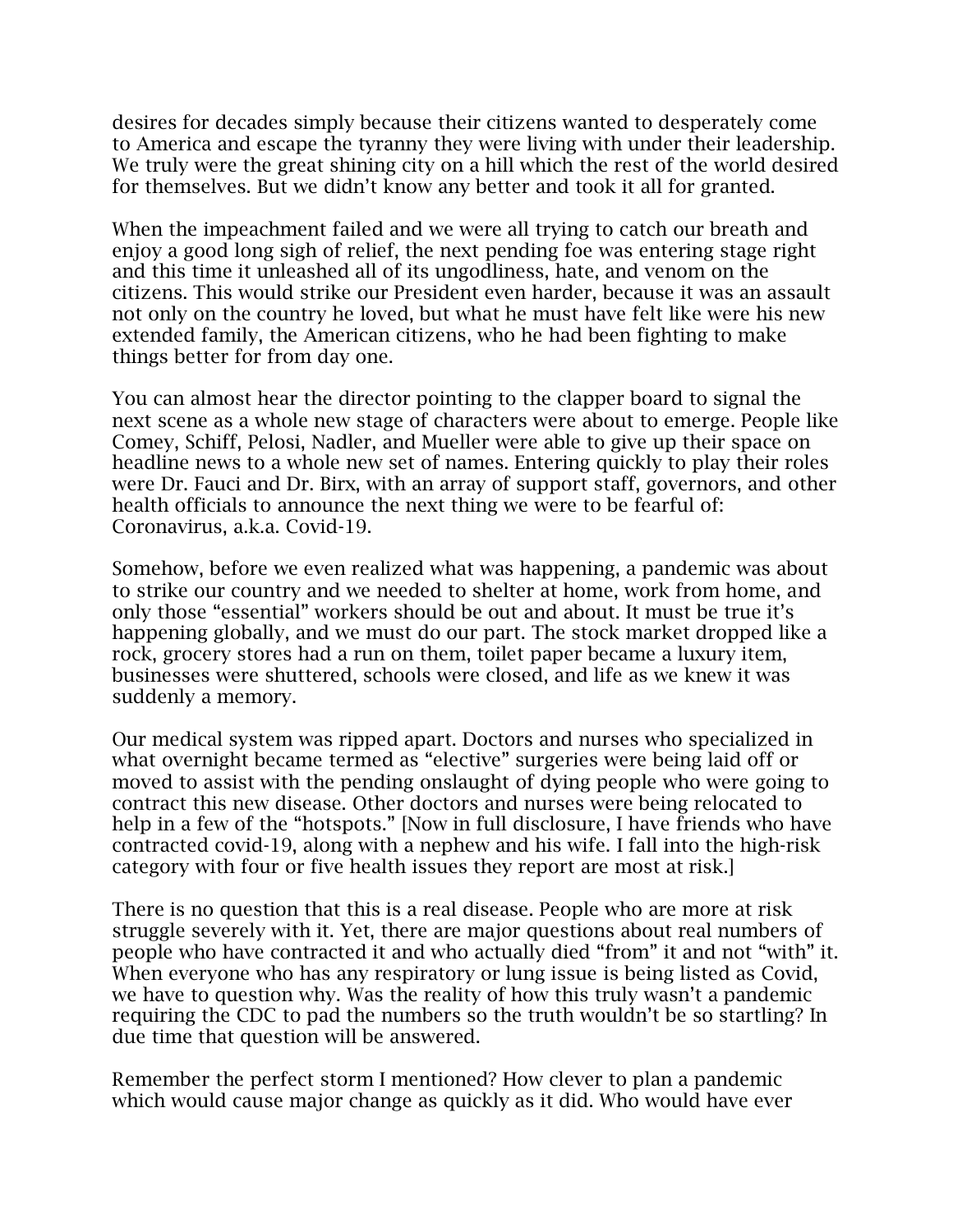quarantined "healthy" people and not the infirmed? How about shutting down churches, when the faithful believe God answers prayer and heals the sick? Closing businesses, hotels, and schools would shipwreck the food chain and cause shortages due to the fact the food demand needed to be rerouted and repackaged for personal consumption and not mass packaging. Suddenly cash and coins were dirty and what businesses were open no longer wanted to touch them, so let's use plastic.

No longer did we believe in herd immunity, but now we need a vaccine so we all can be safe. If we venture out, we need to wear a mask. No wait, Dr. Fauci said that masks were not needed and didn't work until…it was more beneficial to the cause to say it was needful. Yet, when he was photographed at a ballgame after he threw out the opening pitch, he pulled his mask down and enjoyed the game. His wife even removed hers. He said that only happened when he was getting a drink because he was parched, yet no drink was in his hand or around him. Possibly he truly believes what he first reported in regard to masks.

Now a portion of our population is so fearful of a virus that to date appears to be no more dangerous that a few previous flu seasons. This fear panders well for those who are in favor of voting via mail-in ballots. Oh yes, let's push that issue now too. As a conservative and one who has reported on voter fraud and issues before, this is the perfect set-up for complete loss of integrity for our voting system. And this just happens to be a Presidential election year. Nice!

My apologies for a bit of sarcasm, but this is just so far beyond the standards and principles which many of us were raised to uphold. Oh, I hear another crack of the director's clapper board, we now move to the next scene.

After patiently waiting for the next element to join this "perfect storm," the opportunity presented itself. Whether it was staged, or a chance event taken advantage of, we may one day find out. In either case, what happened to George Floyd is totally inexcusable and should never happen to anyone – period. Nevertheless, it was the perfect "horror" to bring the next act and cast of characters on stage who were waiting in the wings for their cue.

The horrific death of George Floyd, as we witnessed via video footage, was used to incite riots disguised as protests initially. Shockingly, many of the cities where protests immediately shifted into riots, burning and destroying property, had pre-staged pallets of bricks, water bottles, and other objects which could be thrown and used as weapons. The next target would become our police departments and an outcry to "defund" the police.

Remember the days when we were concerned about sanctuary cities, open borders, EMPs, Islam, and RINO Republicans? We should have spoken up then and taken a more serious stance. One thing leads to another and we are up to our eyeballs in trouble now.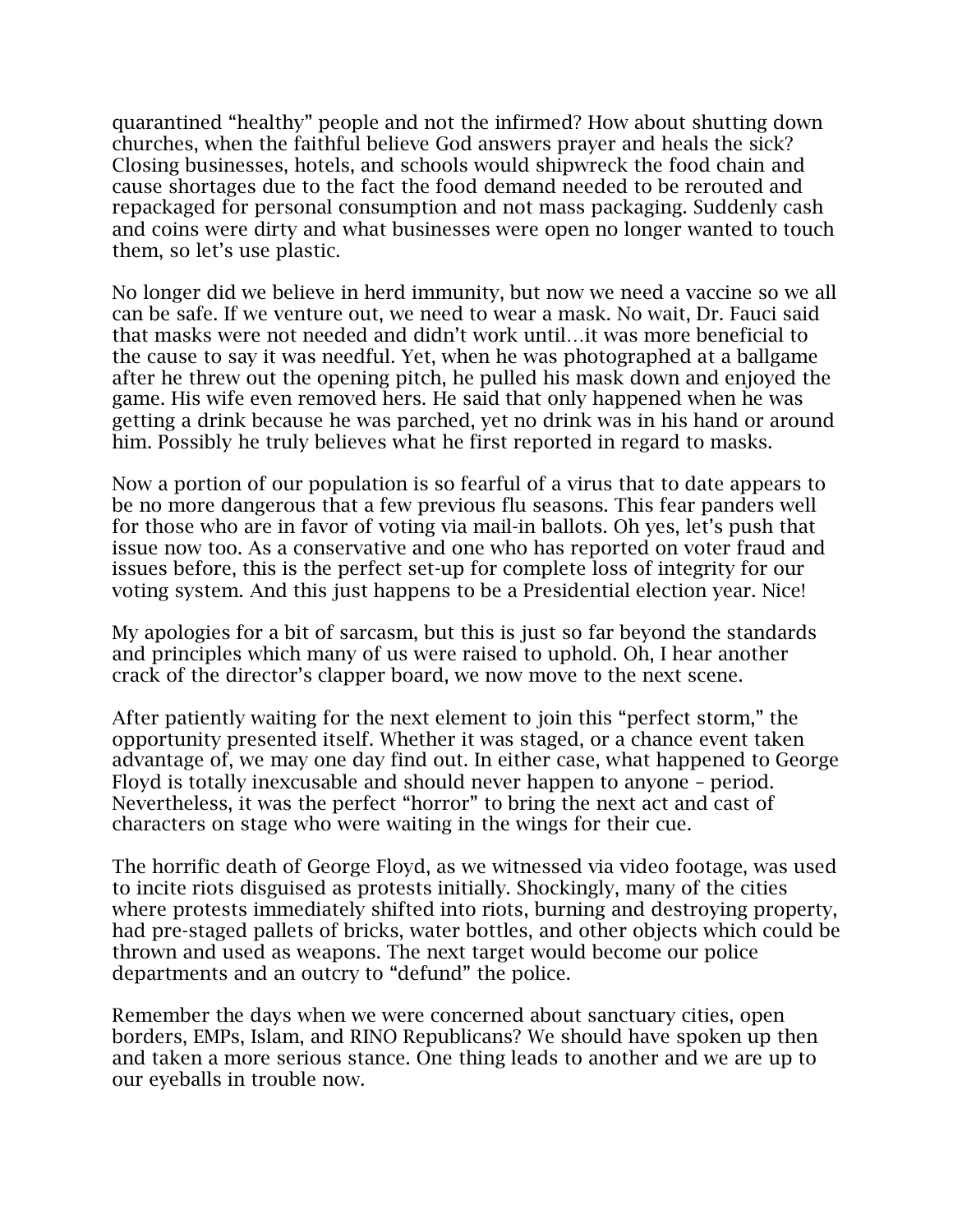I titled this op-ed "HELL NO" because I'm way past "heck no" for a reason. There are way too many facts showing us we have been played for fools.

The number of videos from doctors and nurses across this country that have been pulled down off of Facebook since this began in mid-March, sharing their perspective on the lies we are being told, and what they are being instructed to do against their wishes, is countless. I wish I had downloaded and saved a few of them, but I do have several to share with you.

Doctor in California <https://www.facebook.com/seanwoodward.1/videos/10222771551935745>

Dr. Carrie Madej's Warning on 2020 Covid Vaccine <https://www.youtube.com/watch?v=mx6Qu-xQE1Y>

Texas Senator Bob Hall's townhall with 6 Texas Doctors <https://www.facebook.com/SenatorBobHall/videos/305111243951303>

Texas Senator Bob Hall's update 7-24-2020 <https://www.facebook.com/SenatorBobHall/videos/2658314481047271>

Facebook has pulled down the video of the doctor in the Metroplex who began prescribing hydroxychloroquine to her patients and they all recovered. Then there was the doctor in McKinney, and Dr. Bartlett in Midland.

My nephew and his wife both were able to receive prescriptions for hydroxychloroquine as soon as they developed symptoms and tested positive for Covid-19 and recovered straight away.

Here in San Angelo if you test positive, they send you home to quarantine and if your symptoms get worse you are admitted to the hospital. I spoke with Dr. Vretis, head of the health department for San Angelo, and was totally disappointed with the information he shared with me.

My initial inquiry was to ask about the growing number of people who were being listed as having died due to "related" Covid issues. Did they die of Covid or something else? Honestly, I wish I had recorded the conversation. I would have liked to have quoted several things he stated to me.

This is his interview with the City of San Angelo from last week. <https://www.youtube.com/watch?v=kf9towCDhOg>Many of the things we discussed were asked of him during this interview. I will use this documented recording as my source for the following statements from him.

I did ask Dr. Vretis if we had any doctor in San Angelo who was prescribing hydroxychloroquine. The answer was no. He went on to say that no medical literature supports that treatment and any doctor who reports they are having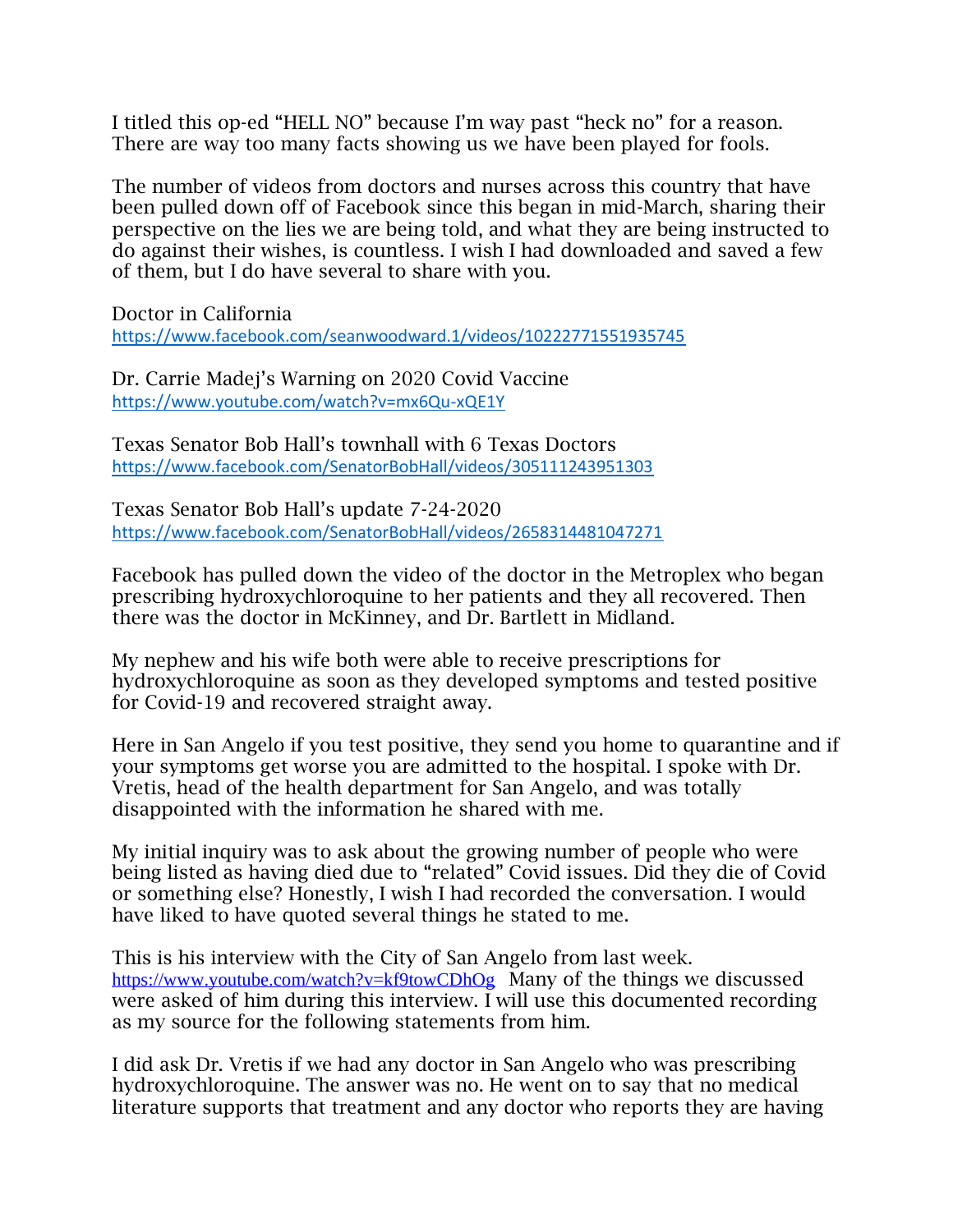100% recovery is lying. Both of Senator Bob Hall's videos above greatly contradict what Vretis told me. It was at this point I moved from "heck no" to "hell no" because our community is wearing blinders and it appears to be taking information only from the CDC and not looking for much better results. Why wait until you are deathly ill before getting treatment, yet that is the protocol here in San Angelo?

Now, on the video interview with the City, Dr. Vretis states he is suggesting his grandchildren NOT attend school this fall in San Angelo. This goes completely contrary to virtually all reports on children and their need to get back in school for numerous reasons, plus even the President and his team are recommending schools open, including our state officials.

When asked in the City interview how long he thinks this pandemic will last, his reply was "a couple more years." HELL NO.

Then he was asked if he is the person who will make the call whether or not the schools here will open this fall? He appears to squirm as he says 'hates to think he is,' but he is talking with others to make that decision. He likes the thought of waiting 3-7 weeks in delaying school opening.

Do hospitals make more money when patients are coded as Covid? Senator Bob Hall answered that question: Yes. Our Dr. Vretis, however, said no, but contradicted himself by saying he doesn't know about the hospitals. He then tried to change the subject by saying how great our hospitals are in treating all people. For the record, Senator Hall reports hospitals receive \$13,000 additional dollars for Covid patients in the hospital – whether they are there for Covid or another ailment but happen to test positive for Covid. Hospitals then receive an additional \$39,000 if the patient goes on a ventilator. Why? Why? Why?

Leaving the Vretis and City interview behind, we move next to the mask ordinance which IS NOT A LAW. Our state legislators are not in session and our Governor does not have the authority to make laws. Demanding people wear a mask goes against our U.S. Constitution and also the Texas Constitution. I so appreciate businesses who understand that not ALL people can wear a mask for numerous health reasons. Shaming people who cannot wear a mask is wrong. First, we have a choice since this is a republic governed by a legislated body of law, not by authoritarian whim. We are not a socialist country YET. Secondly, there are whole groups of people who cannot wear masks: people who have PTSD, who are claustrophobic, rape victims, trauma victims, asthmatics, people with COPD, as well as people with special needs children. There are no doubt others we haven't even thought about.

A special point to consider. I was speaking with a Brady resident who used to come to San Angelo for all of their shopping. Now, because of the face mask requirement, they are now taking their business to Abilene. How many dollars is San Angelo losing because of the face mask ordinance?